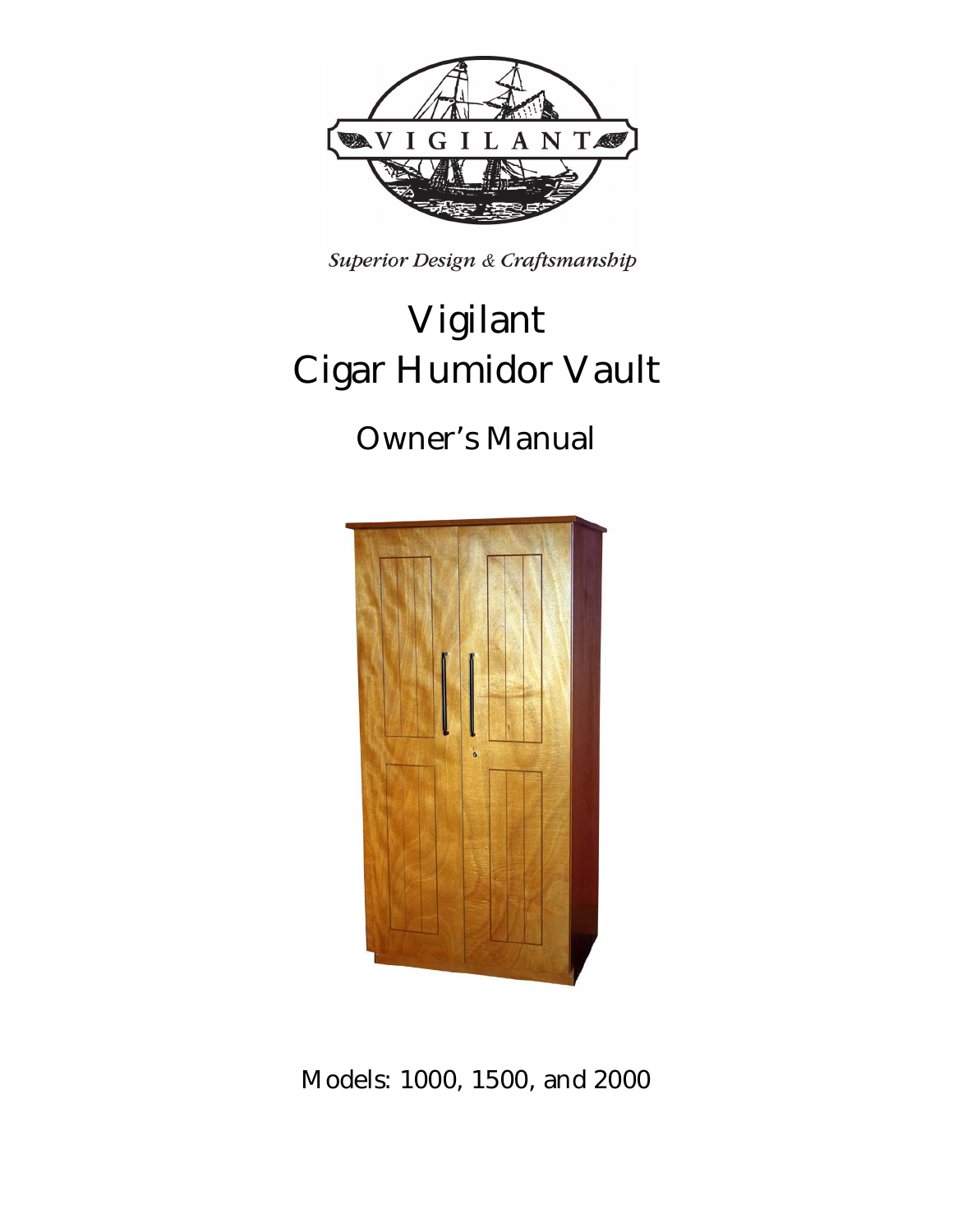

Superior Design & Craftsmanship

# **VIGILANT CIGAR VAULT** Owner's Manual

Congratulations! You've purchased one of the finest, most accurate cigar storage and preservation systems available today. Your Vigilant humidor will not only protect your investment in cigars; it will season them and maintain them in perfect condition for years to come. In fact, the heirloom quality of this handcrafted piece and its state-of-the-art electronic humidification system will be enjoyed by you and your family for generations.

Please read this entire manual before plugging in and operating your cigar cabinet. By following these instructions, you will not only ensure the proper operation of your humidor; you also will guarantee the preservation of your fine cigar collection.

If you have any questions regarding the operation or maintenance of your cigar cabinet that we may have overlooked, please contact us, as Vigilant is committed to your complete satisfaction.

## **PARTS LIST**

Set of Keys Humidification System and Owner's Manual Humidification Wicking Filter Optional Light Optional Bin(s) Warranty Registration Card Accessories Order Form

Save all packing materials and sales receipt. Vigilant products should be shipped in their original boxes.

## **IMPORTANT!**

## **DO NOT PLUG IN YOUR CIGAR CABINET UNTIL ALL PACKING MATERIALS HAVE BEEN REMOVED AND YOU HAVE CAREFULLY READ THESE INSTRUCTIONS.**

- 1. Examine your cabinet carefully after unpacking for any damage that may have occurred during shipping.
- 2. Remove all packing materials from the cabinet's interior, if necessary. Locate the system owner's manual.
- 3. Find a suitable location for your cabinet that is away from any source of heat or other climate control devices. Placement in front of or close to items such as radiators, heating elements, air conditioning ducts or direct sunlight will prevent the system from working properly.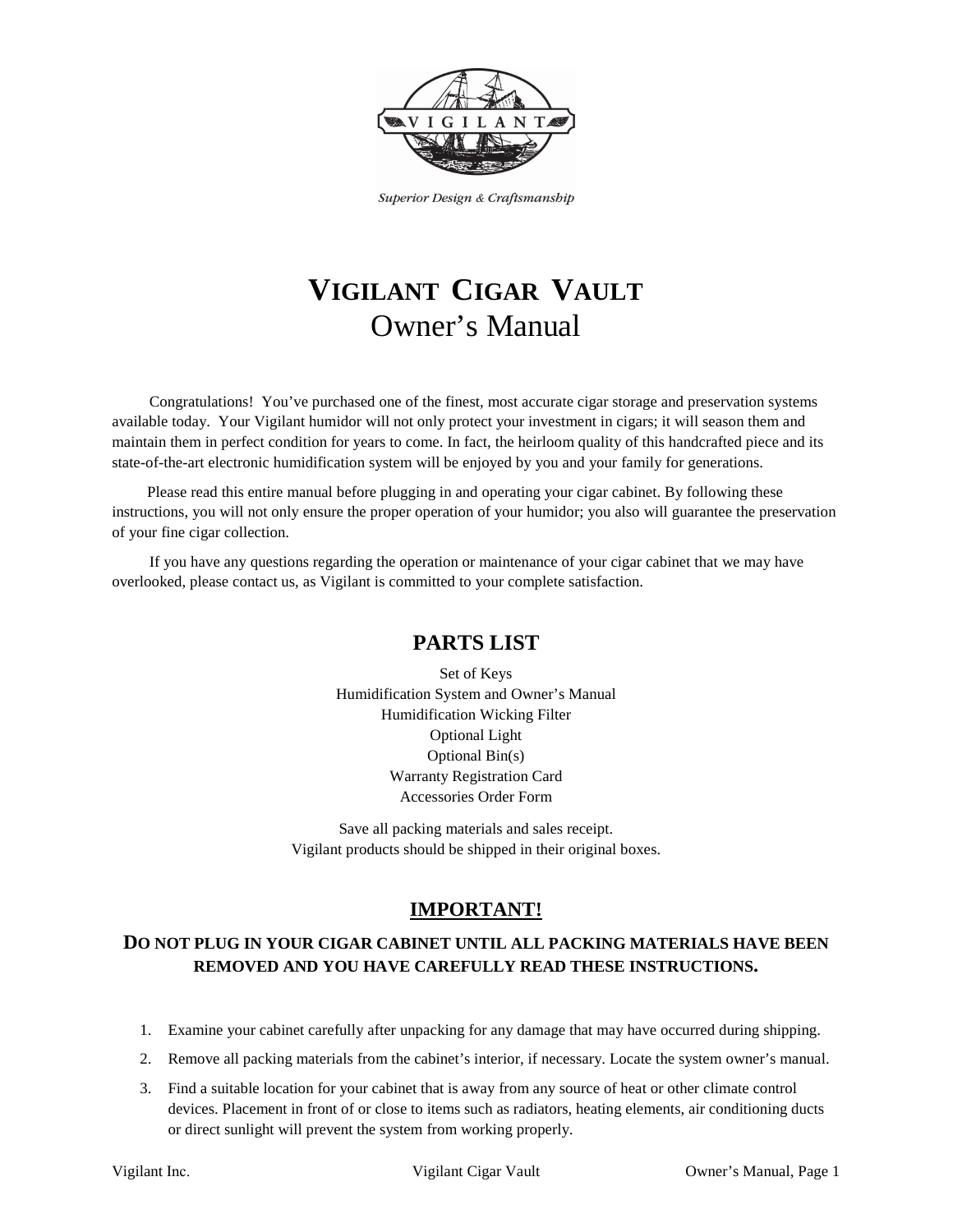- 4. As with any fine piece of furniture, direct sunlight will alter the finish over time and could cause damage to the cigars being stored inside.
- 5. Before you begin to operate your humidor, please open the door for at least 3 hours. This will allow the cabinet to acclimate to the room's environment.

# **OPERATING YOUR CIGAR VAULT FOR THE FIRST TIME**

1. Locate the humidification system, remove the packaging and unwind the cord. Place the system on the floor near the cabinet. Locate the power cord hole on the back of your cabinet. From the front it will be in the back left corner. Do not plug your unit in until you have followed the steps below.

**NOTE: It is recommended that you use a surge protector or a GFI outlet to plug your unit into to avoid damage that could occur during an electrical storm or power surge. Never move your cabinet when you have water in the water tray. Doing so will cause the electronics to short out when water spills in the cabinet.**

- 2. Follow the instructions in your system owner's manual for filling the water reservoir and preparing the system. Be careful not to spill water on your fan or electronics. Slide the unit back into the cabinet.
- 3. Be sure not to overfill the reservoir. The Guardian and Sentry 10 systems hold about 1 quart of water; the Guardian and Sentry 100 systems hold 1 gallon. We recommend using only distilled water.
- 4. Your cabinet is now ready for operation. Simply plug your humidor into a surge protector that is attached to a grounded outlet, close the doors and your electronics will turn on and the cabinet can be seasoned.

# *PLEASE SEE YOUR SYSTEM OWNER'S MANUAL FOR INSTRUCTIONS ON HOW TO ADJUST HUMIDITY CONTROLS.*

## **MAINTENANCE**

- 1. Your Vigilant cigar cabinet is more than just a cigar humidor; it is a fine piece of handcrafted furniture. Regularly dust the exterior of the cabinet by spraying a soft cloth and a product like Endust. Please do not spray your cabinet with furniture polish, as the polish will eventually build up and dull the beautiful handfinish on the cabinet.
- 2. As both the reservoir and wick are constantly exposed to moisture, and the wick is exposed to dirt and other airborne particles, they must be cleaned periodically. It is recommended that you check the water and reservoir at least once every three months. Follow instructions in your system owner's manual for cleaning the reservoir and the wicks.

## **Never move the cabinet when water is in the water tray. Never pick the cabinet up by its top.**

#### **IF WATER IS SPILLED WHILE REFILLING THE RESERVOIR, DO NOT PLUG YOUR CABINET BACK IN UNTIL IT IS COMPLETELY DRY. PLUGGING THE CABINET IN BEFORE IT IS DRY COULD CAUSE FAILURE OF THE CONTROLLER AND OTHER ELECTRONIC COMPONENTS.**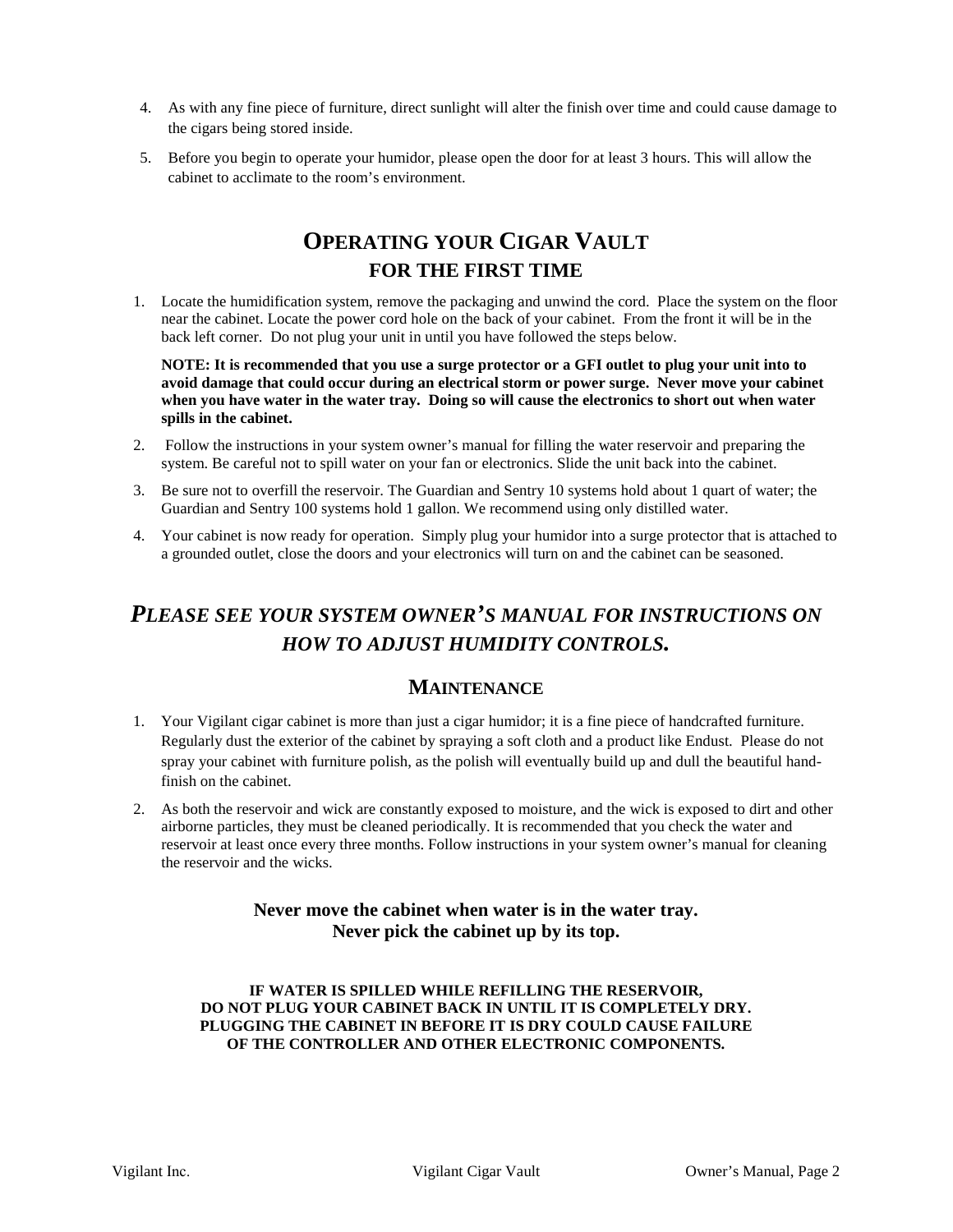# **ANSWERS TO TROUBLESHOOTING QUESTIONS**

#### **Q: Why does my cabinet seem to not be getting up to set point?**

**A:**The cabinet if new will take up to 48 hours before it is seasoned. The water tray may be empty and need to be filled. The wicking filter may be clogged and need to be replaced. Or, there is an airflow obstruction and something is covering the fan or the front grommet holes. Be sure to check your set point.

#### **Q: Why is the humidity in my cabinet so high?**

**A**: Check your humidity set point to be sure that it is not set too high. If the unit is placed by a window or other source of heat, passive humidity will cause the RH level to rise in the cabinet. The cabinet does not dehumidify, so ambient RH will also have some effect.

#### **Q: Why is my fan running constantly and not raising the humidity?**

**A:** Make sure that your wicking filter is clean, no boxes are stacked over the fan, and there is at least a 2" gap open in the back of the cabinet for proper air flow. If that isn't the problem, make sure that the cabinet is out of direct sunlight, and the door on the cabinet is closed all the way. Place your hand over the RH sensor, located either inside on the back wall or below the drawer on the back side of the brace bar. Cover your sensor with your hand and see if the RH readout rises. If none of these work, please call customer service.

#### **Q:How often should I change my wicking filters?**

**A:**It is recommended every 3-4 months. Just keep an eye on your RH level and what the filter looks like. If it very dirty and can't be rinsed, it is time to replace it.

#### **Q:How do I set my setpoint?**

**A:**To check the set point on the RH controller, press the far left scroll key (oval in shape). The display should flash between SP and a number. This number is the set point. It should be set at 70. If this is not the case, while the display is still flashing, press the up or down arrow accordingly until it reaches 70. Once that is done press the far right = button and it should stop flashing and begin to read the current RH level. Your RH set point is now set.

**Please note:** If you see anything other than SP and a number such as Cntl, or letters you don't understand, call Customer Service. This tells us that the programming has been unlocked, and we will need to double check all parameters and relock the controller.

#### **Q:My humidor is plugged into the wall, but nothing is on. What should I do?**

**A:** First check that there is power going to the outlet that it is plugged into. If the surge protector or GFI outlet tripped, it may just need a reset. Next, check that the power cord is still plugged into the bottom of the cabinet. (Be sure to remove water and water tray prior to moving cabinet). If it is none of these, call customer service.

# **FOR CUSTOMER SERVICE QUESTIONS, PLEASE CALL 1-888-812-4427 EXT. 405**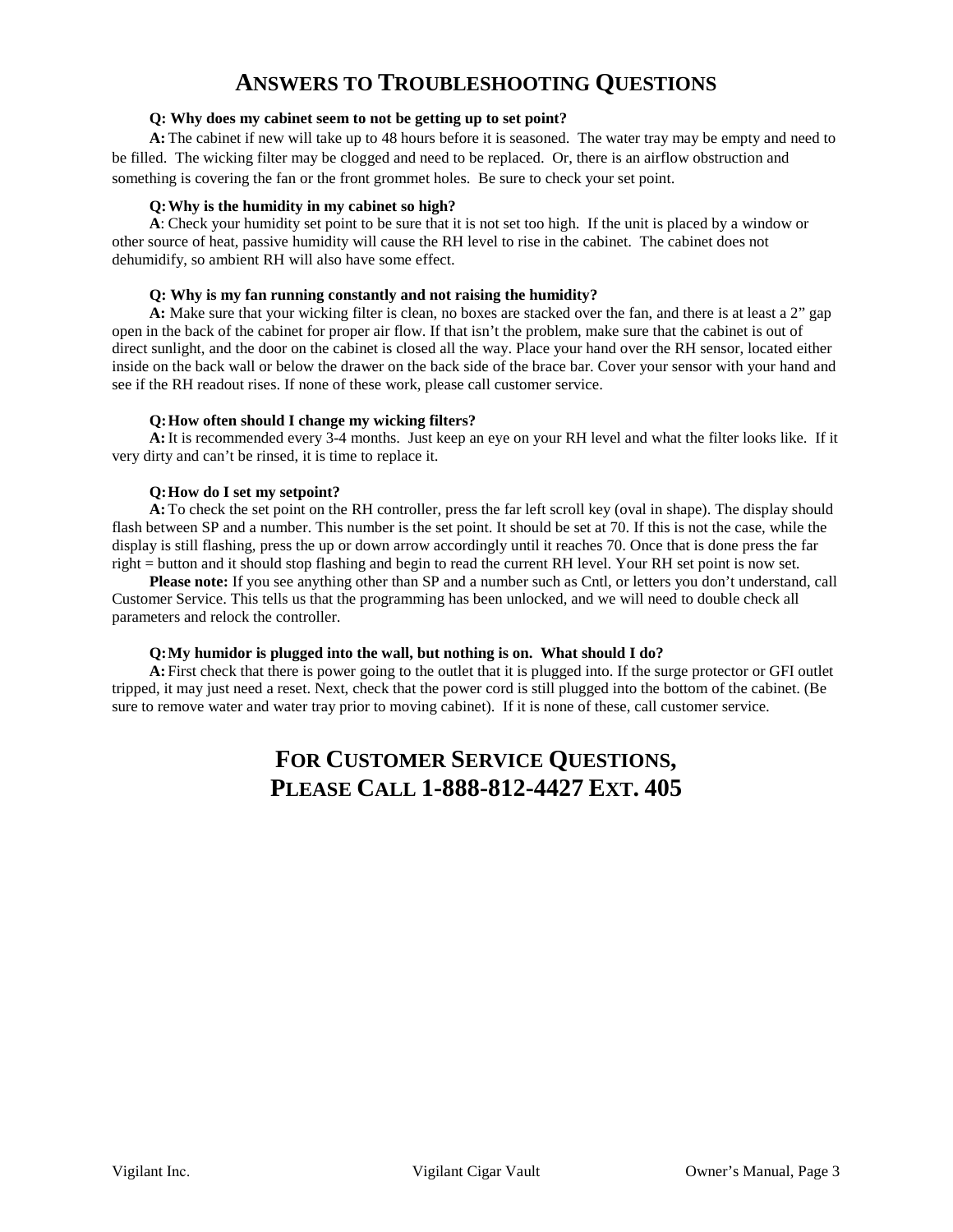# **GUARANTEE**

#### **Vigilant's 30-Day Unconditional Product Guarantee**

Vigilant's philosophy has always been to manufacture the highest quality crafted products. We believe that our products achieve a level of satisfaction for our customers that no other product can. Of course we want you, our customer, to be the final judge of this. For your protection, we have a 100% unconditional guarantee on our standard products.\*

If for any reason you are not satisfied with your Vigilant purchase within the first 30 days of receiving it, return it to Vigilant in original condition and original packaging and be issued a full refund, less inbound and outbound freight. If you prefer, you may request a replacement product instead of a refund. We don't want you to have a Vigilant product that you are not proud to own.

*\*Standard products covered under this guarantee do not include: custom designed or fabricated cabinetry or racking manufactured with custom woods and/or finishes; pre-hung entry doors; or custom-designed components or cabinets.*

# **WARRANTY**

#### **Vigilant Limited Two-Year Electronics Warranty**

Upon registering your product with Vigilant, your Vigilant electronics are covered under our limited two-year warranty. All Vigilant electronic products are guaranteed to be free from defects in materials and/or workmanship for up to two years from date of purchase. Vigilant, at its sole discretion, may repair or replace defective components or products within this two-year period.

Any and all component(s) determined to be defective by Vigilant, must be returned at the owner's expense to Vigilant along with a copy of the original sales receipt.

#### **Conditions to Vigilant's Two-Year Electronics Warranty**

Vigilant will not be held responsible for damage incurred during a product's return as a result of improper packaging. It is strongly suggested that all original packaging material from Vigilant be retained for returns.

Vigilant will not be held responsible for any damage to property that results from the failure of a Vigilant product or product component.

Vigilant's warranty does not pertain to any customer-applied finishes, or any damage caused by neglect, abuse, misuse, improper operation, or unforeseen circumstances.

Vigilant's warranty is considered null and void if the online warranty registration is not completed within 60 days of receipt of your product.

Vigilant's warranty is non-transferable, and is valid for the original owner only.

Please contact Vigilant at 888-812-4427 if you have any questions about your warranty.

Vigilant is a reseller for many fine products within the industry. Products that are resold by Vigilant carry the original manufacturer's warranty.

### Vigilant Limited Lifetime Wood Products Warranty

Upon registering your warranty with Vigilant, your Vigilant wood products are covered under our limited lifetime warranty.